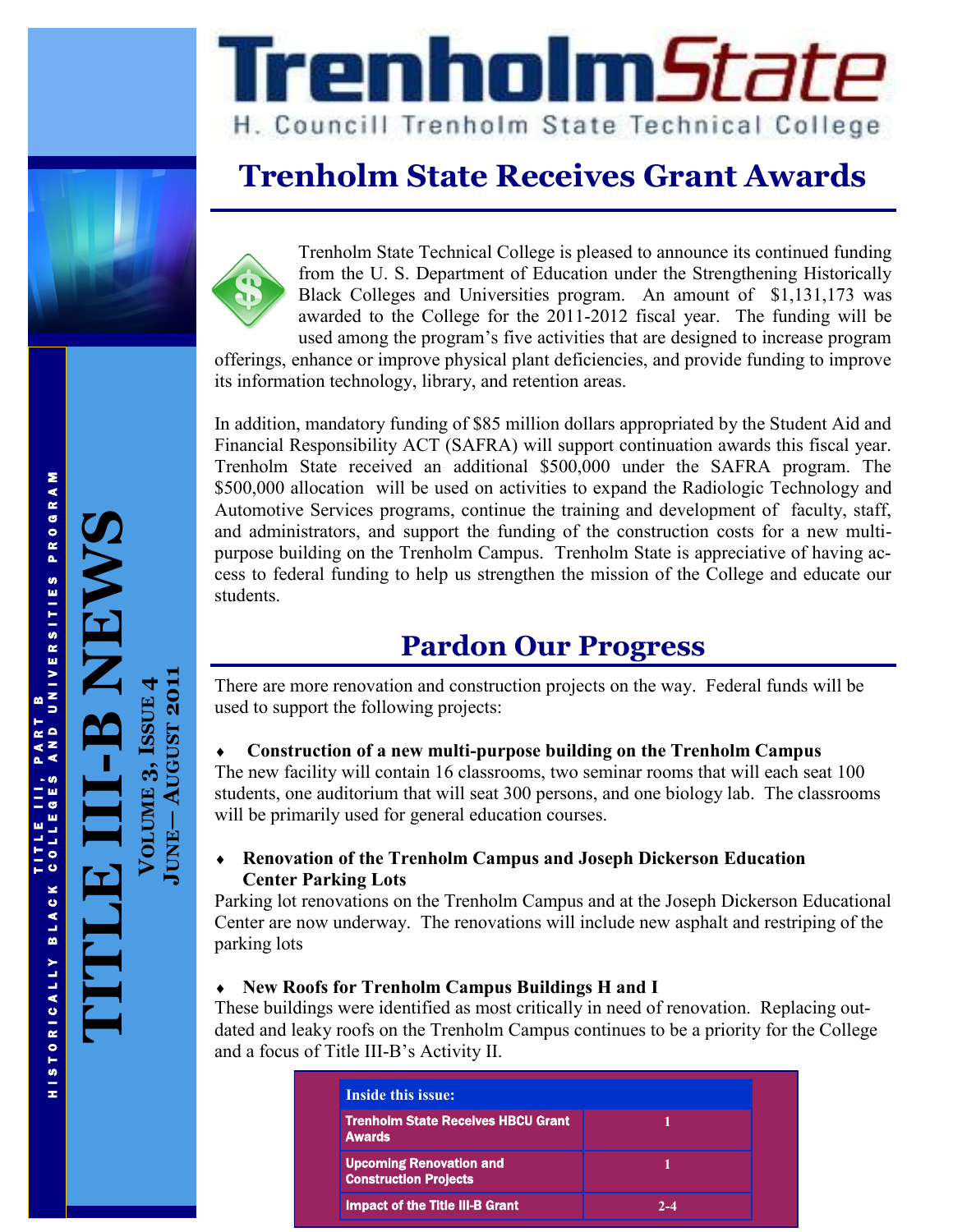## **Impact of the Title III-B Grant**

 The Title III-B grant continues to be a driving force for change and improvement at the College, and we are very proud of activity accomplishments made during the past year.

#### **Academic Growth and Enhancement and Strengthening Faculty and Staff through Professional Development Activities**

This activity's focus is two-pronged in design: to strengthen academic programs and services and to provide quality professional development opportunities for its faculty and staff. Each year, a strong effort has been made to ensure that academic programs have adequate supplies and equipment. Supplies were purchased for the general education division, and supplies and equipment were purchased for the Dental Assisting, Medical Assisting, Medical Billing and Coding, Practical Nursing and Ultrasound programs.



*Faculty and staff enjoy the Retreat.*

One hundred thirty-one College faculty and staff members attended an off-campus retreat held on May 9, 2011, at the Legends Hotel and Conference Center in Prattville, AL. Faculty in the Radiologic Technology program, Physical Therapy Assistant, and Office Administration programs traveled to conferences and workshops to enhance their teaching skills. Fourteen administrative professionals were provided funding to attend the 2011 Administrative Professionals Conference held during April 2011. The Director of Restricted Programs was funded to attend the Audits of Federal Grants and Cooperative Agreements Conference during June 2011.

Mr. Danny Perry served as Activity I Director during 2010-2011.

### **Enhancing Instructional Facilities**

This activity is designed to provide funding for needed renovations to existing College facilities and to provide needed improvements to classrooms and student workstations. During the past year, Activity II funds were used to partially fund renovation costs for the Joseph Dickerson Education Center (JDEC). Renovations to the JDEC provided the College with six state-of-the-art classrooms and office space for general education faculty.



*JDEC classroom includes smart room equipment.*

Other significant activity accomplishments include providing the Early Care and Education program with classroom furnishings (23 tables, 40 chairs) and providing the Accounting program with smart room equipment for LT313.

Mr. Dennis Monroe, Mr. Charles Harris and Mrs. Arlinda Knight provided leadership for Activity II during the past year. Mr. Harris served as the Construction Manager for the JDEC renovation project. Mr. Monroe and Mrs. Knight served as Activity II Co-Directors.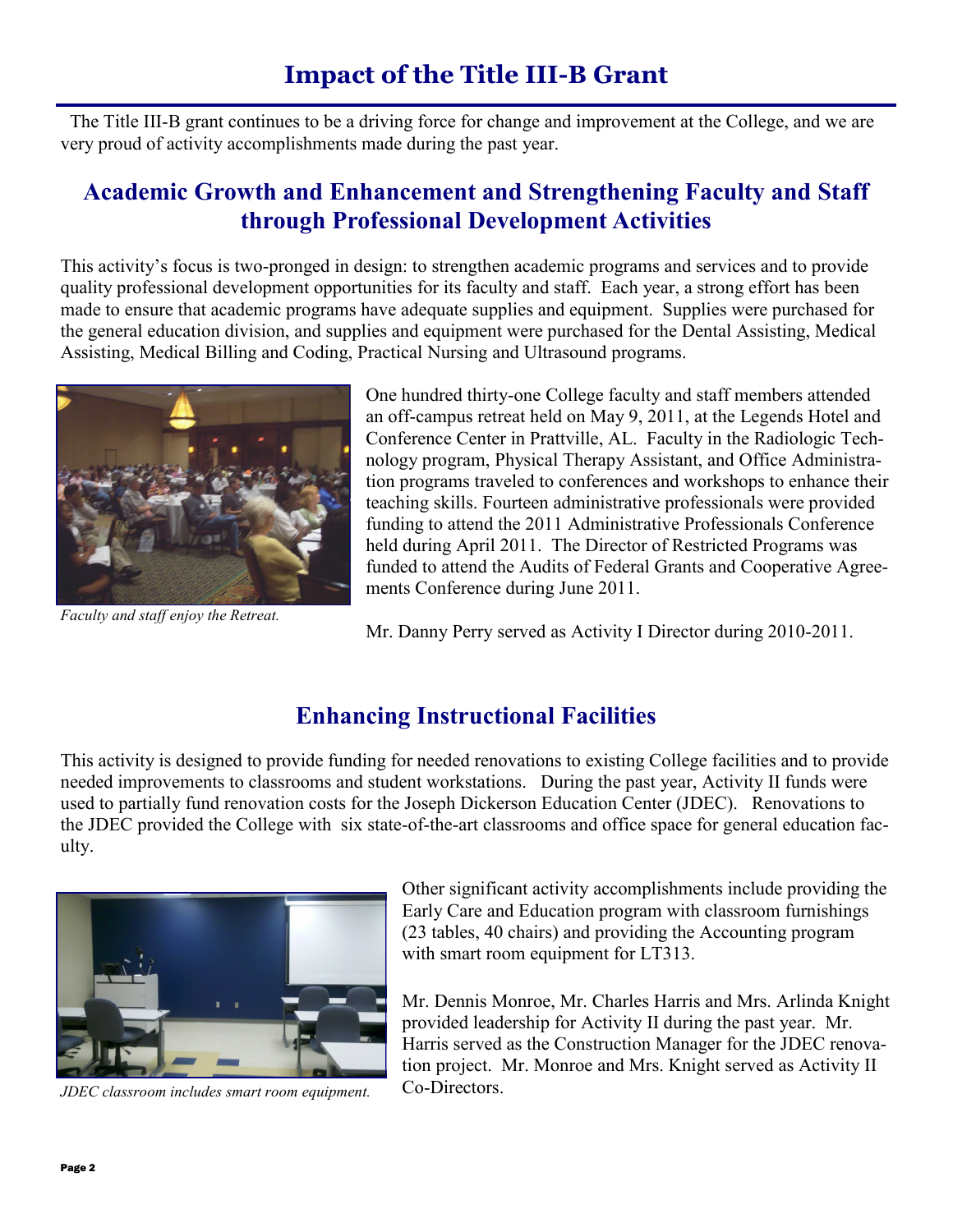## **Strengthening the Management Information System**

This activity is designed to provide a stable and secure system of information management as well as to provide faculty and staff with training opportunities in network-related topics.

Nine staff members have been identified to receive computers and four computer labs in the Learning Resources Center will be upgraded with new computers. The College's administrative computer system will be upgraded with a network switch that will enhance the network connection in the Trenholm Campus administration building. A new server has been purchased for Moodle, the online course management system. Advising training (Campus Key) was held on August 16, 2011.

Mrs. Regina Rudolph served as the Activity III Director during 2010-2011.

## **Improving Library Resources and Services**

The College's library is a vital part of our institution and the College's mission is to provide a quality education to every student. The Title III objective to increase library books, periodicals, audio visual equipment and print material acquisitions is accomplished each year.

The Archives at Trenholm State is one of our most unique features, and Dr. Gwen Patton, Archivist, continues to make presentations to organizations. During March 2011, she spoke to a group of 600 persons at the Smithsonian Institution on the topic of the Civil Rights Movement, her role in it, and the importance of archivally preserving Civil Rights era documents. The Title III objective to reformat archival documents to DVD format is met each year. This reformatting allows for greater accessibility of archival documents for patrons and additional archival storage space.



*Dr. Gwen Patton, the College's archivist, is a panelist at the Smithsonian Institution on March 18, 2011. Sharing the panel are Jeanette King of Tougaloo College and Dr. Joyce Ladner, past interim president of Howard University.*

Mr. Paul Blackmon served as Activity IV Director during 2010-2011.

#### **Improving Student Retention**

This activity's focus is to increase the College's retention rate and enrollment and provide needed retention training opportunities for the College's faculty and staff.

*Podcast Production workshop presenter, Andrea Agnew, interacts with faculty and staff during the workshop.*

Retention efforts during the past year sponsored by Activity V included several events. On December 7, 2010, a workshop entitled "Integrating Millennial Technology Into the Classroom" was attended by 35 faculty and staff members. A retention workshop entitled "P.R.I.D.E. and Why do they leave and Why do they stay" was attended by 155 employees on January 3, 2011. On February 15, 2011, the activity sponsored a workshop entitled "Podcast Production: Create, Edit and Share". It was attended by 42 faculty and staff members. The Iron Grip Awards Ceremony was held during the May 2011 Retreat to recognize the retention achievement of the College's programs. A presentation on Stress Management sponsored by Activity V was also part of the Retreat agenda and offered to 146 faculty and staff members. Thus far, 91 percent of faculty and staff have attended at least one seminar pertaining to student retention. The activity includes tips to enhance instruction and retention in the *Trenholm State Update*  newsletter in the "Faculty Corner" section.